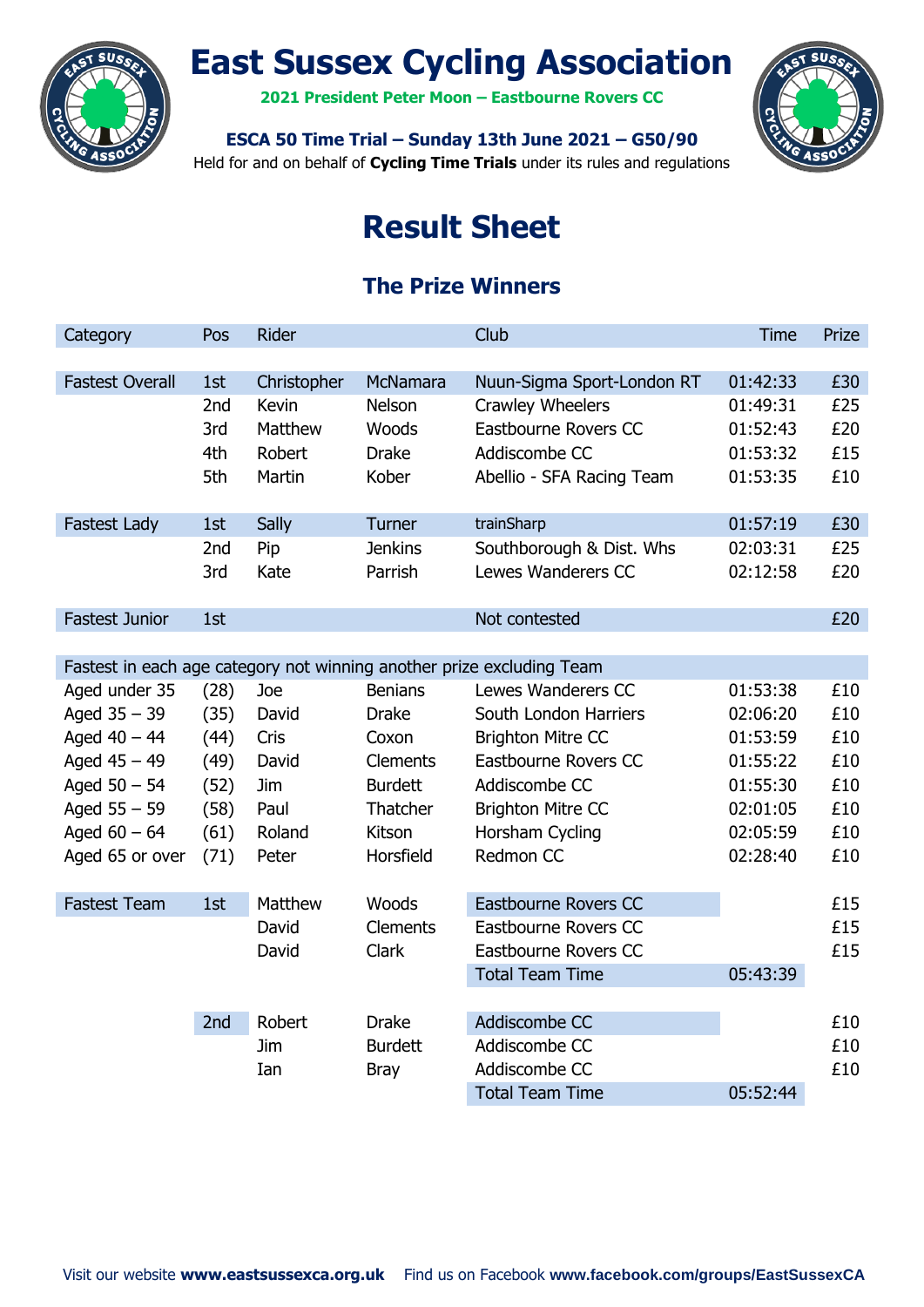#### **ESCA 50m Time Trial – Sunday 13th June 2021 – G50/90**

Held for and on behalf of **Cycling Time Trials** under its rules and regulations

| <b>Event Organiser:</b> | Bob Harber (Brighton Excelsior CC)    |              |                      |  |                 |  |  |
|-------------------------|---------------------------------------|--------------|----------------------|--|-----------------|--|--|
|                         | 51 Church Lane Upper Beeding STEYNING |              |                      |  | <b>BN44 3HP</b> |  |  |
|                         | Email:                                |              | harberbike@gmail.com |  |                 |  |  |
|                         | Mobile:                               | 07979 836259 |                      |  |                 |  |  |
|                         | Telephone:                            | 01903 879598 |                      |  |                 |  |  |

#### **ESCA Prize Money pay out, and donations to charity**

Congratulations to all the prize winners. Please can those that wish to claim their prize money contact the Event Organiser to arrange means of payment.

Several ESCA affiliated clubs donate funds to a charity, with riders that win prize money adding their winnings to the pot. ESCA will be selecting a charity e.g. Air Ambulance Kent Surrey Sussex, who have airlifted injured cyclists to hospital, and making an end of season donation. Any ESCA Prize winner that wishes to donate their winnings to the ESCA pot can let the Event Organiser know. Any unclaimed prizes will also go into the pot.

#### **Notes & acknowledgements**

Many thanks to all that took part in the event either by riding or helping, especially the following:

| <b>Timekeeper:</b>              | Su Balcombe (Brighton Excelsior CC)                                                                                                                                                                                                                                                                                                             |  |  |  |  |  |
|---------------------------------|-------------------------------------------------------------------------------------------------------------------------------------------------------------------------------------------------------------------------------------------------------------------------------------------------------------------------------------------------|--|--|--|--|--|
| <b>Spotters:</b>                | Wendy Harman (Brighton Mitre CC) & Richard Meed (Lewes Wanderers CC)<br>Results & Prize calculations Wendy Harman (Brighton Mitre CC) the times being uploaded at the finish line to:-                                                                                                                                                          |  |  |  |  |  |
| <b>Live Results Service:</b>    | https://resultsheet.co.uk/s/ae94143a courtesy of Brett Davis (trainSharp)<br>The link was available from the ESCA Facebook Group prior to the event<br>The QR code with the link was also available on the sign out table                                                                                                                       |  |  |  |  |  |
| <b>Signing on and off desk:</b> | George Taylor (Eastbourne Rovers CC)                                                                                                                                                                                                                                                                                                            |  |  |  |  |  |
| <b>Start line checks:</b>       | Richard Meed (Lewes Wanderers CC)                                                                                                                                                                                                                                                                                                               |  |  |  |  |  |
| <b>Marshals:</b>                | Tony Gale & Bob Coleman (Lewes Wanderers CC), Peter Moon (Rovers) at Boship RBT<br>Mike Anton (East Grinstead CC) at Black Down roundabout<br>Doug Finch (Southborough & Dist. Wheelers) at Batts Bridge roundabout<br>Steve Dennis (East Grinsted CC) at Lampool roundabout<br>Hanko van Beinum (Brighton Excelsior CC) at The Shaw roundabout |  |  |  |  |  |
| <b>Signage:</b>                 | Peter Moon (Eastbourne Rovers CC) at Boship roundabout<br>Bob Harber (Brighton Excelsior CC)<br>John Howell (Brighton Excelsior CC)                                                                                                                                                                                                             |  |  |  |  |  |
|                                 | Keep up to date with what's going on with time trialling in Sussex                                                                                                                                                                                                                                                                              |  |  |  |  |  |
| <b>East Sussex CA</b>           | Website<br>www.eastsussexca.org.uk/                                                                                                                                                                                                                                                                                                             |  |  |  |  |  |

| .                | .<br>Facebook Group       | www.facebook.com/groups/EastSussexCA/                     |
|------------------|---------------------------|-----------------------------------------------------------|
| <b>Sussex CA</b> | Website<br>Facebook Group | www.sussexca.org.uk/<br>www.facebook.com/groups/SussexCA/ |

#### **The next ESCA event is the 100 mile time trial on 8 August 2021 on the G100/861 course**

East Sussex CA (Inc. VTTA Surrey/Sussex Championship)(Entries Close 29/07/21) (BBAR) HQ Upper Dicker Village Hall with first rider off at 06:00 The London South District event details and entry are on the CTT web site from the link: <https://www.cyclingtimetrials.org.uk/race-details/22256>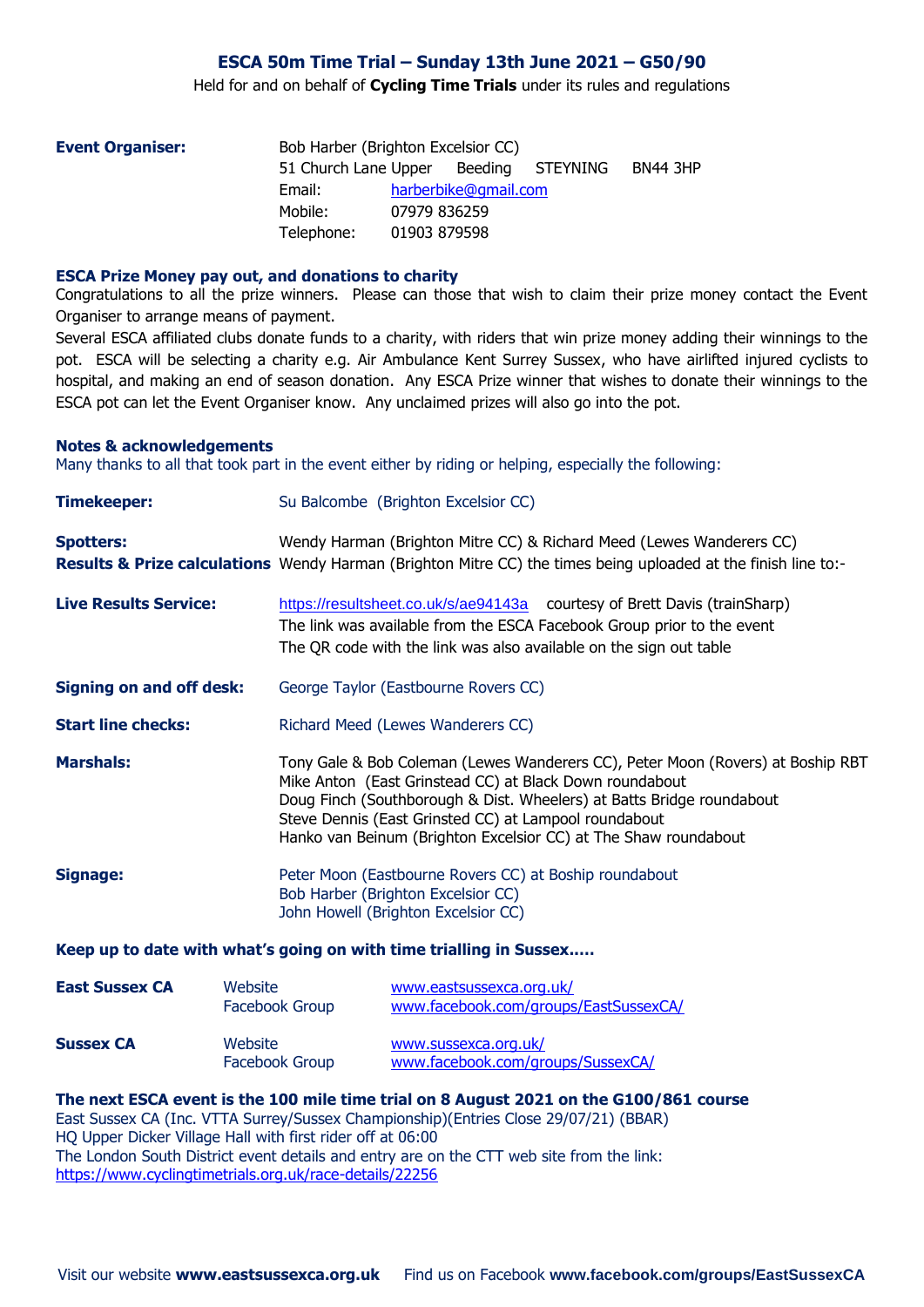### **ESCA 50m Time Trial – Sunday 13th June 2021 – G50/90**

Held for and on behalf of **Cycling Time Trials** under its rules and regulations

|                | <b>Race</b> |                  |                        |                                |     |              |            |             |
|----------------|-------------|------------------|------------------------|--------------------------------|-----|--------------|------------|-------------|
| Pos            | <b>No</b>   | <b>Firstname</b> | Lastname               | <b>Club</b>                    | Gen | Cat          | <b>Age</b> | <b>Time</b> |
| 1              | 54          | Christopher      | McNamara               | Nuun-Sigma Sport-London RT     | M   | $\vee$       | 46         | 01:42:33    |
| $\overline{2}$ | 49          | Kevin            | Nelson                 | <b>Crawley Wheelers</b>        | M   | S            | 32         | 01:49:31    |
| 3              | 39          | Matthew          | Woods                  | <b>Eastbourne Rovers CC</b>    | M   | $\vee$       | 50         | 01:52:43    |
| 4              | 51          | Robert           | <b>Drake</b>           | Addiscombe CC                  | M   | S            | 34         | 01:53:32    |
| 5              | 20          | Martin           | Kober                  | Abellio - SFA Racing Team      | M   | $\mathsf{S}$ | 39         | 01:53:35    |
| 6              | 36          | Joe              | <b>Benians</b>         | Lewes Wanderers CC             | M   | S            | 28         | 01:53:38    |
| 7              | 21          | Cris             | Coxon                  | <b>Brighton Mitre CC</b>       | M   | $\vee$       | 44         | 01:53:59    |
| 8              | 43          | David            | Clements               | <b>Eastbourne Rovers CC</b>    | M   | $\vee$       | 49         | 01:55:22    |
| 9              | 46          | Jim              | <b>Burdett</b>         | Addiscombe CC                  | M   | $\vee$       | 52         | 01:55:30    |
| 10             | 41          | David            | Clark                  | <b>Eastbourne Rovers CC</b>    | M   | $\vee$       | 52         | 01:55:34    |
| 11             | 32          | Paul             | Newsome                | Project 51                     | M   | S            | 33         | 01:55:56    |
| 12             | 30          | Nathan           | Russell                | trainSharp                     | M   | S            | 32         | 01:56:43    |
| 13             | 48          | Sally            | Turner                 | trainSharp                     | W   | $\vee$       | 41         | 01:57:19    |
| 14             | 28          | Paul             | Fletcher               | trainSharp                     | M   | $\vee$       | 42         | 02:00:12    |
| 15             | 27          | Paul             | Thatcher               | <b>Brighton Mitre CC</b>       | M   | $\vee$       | 58         | 02:01:05    |
| 16             | 45          | lan              | Cheesman               | <b>Worthing Excelsior CC</b>   | M   | $\vee$       | 52         | 02:02:07    |
| 17             | 19          | Adam             | Rogers                 | <b>Eastbourne Rovers CC</b>    | M   | $\vee$       | 46         | 02:02:12    |
| 18             | 35          | James            | Harris                 | Catford CC Ltd                 | M   | $\vee$       | 42         | 02:03:01    |
| 19             | 47          | Pip              | Jenkins                | Southborough & Dist. Whs       | W   | S            | 33         | 02:03:31    |
| 20             | 44          | lan              | <b>Bray</b>            | Addiscombe CC                  | M   | S            | 34         | 02:03:42    |
| 21             | 17          | Daniel           | <b>Drake</b>           | South London Harriers          | M   | $\mathsf{S}$ | 30         | 02:03:48    |
| 22             | 42          | James            | Stone                  | <b>Brighton Excelsior CC</b>   | M   | $\vee$       | 52         | 02:04:54    |
| 23             | 15          | Ivan             | Johnson                | Hastings & St. Leonards CC     | M   | $\vee$       | 52         | 02:04:57    |
| 24             | 24          | Roland           | Kitson                 | Horsham Cycling                | M   | $\vee$       | 61         | 02:05:59    |
| 25             | 9           | David            | <b>Drake</b>           | South London Harriers          | M   | S            | 35         | 02:06:20    |
| 26             | 25          | Ben              | Cumpstone              | <b>Brighton Mitre CC</b>       | M   | $\vee$       | 51         | 02:08:26    |
| 27             | 37          | Peter            | <b>Baker</b>           | Lewes Wanderers CC             | M   | $\vee$       | 63         | 02:08:48    |
| 28             | 33          | Jonathan         | Pontin                 | Addiscombe CC                  | M   | $\sf S$      | 30         | 02:11:09    |
| 29             | 13          | Jamie            | Freeland               | South London Harriers          | M   | $\vee$       | 48         | 02:11:24    |
| 30             | 5           | Clive            | Patterson-Lett         | Worthing Excelsior CC          | M   | $\vee$       | 55         | 02:12:01    |
| 31             | 8           | Kate             | Parrish                | Lewes Wanderers CC             | W   | $\mathsf S$  | 29         | 02:12:58    |
| 32             | 34          | Peter            | Madarasz               | <b>Brighton Triathlon Club</b> | M   | $\vee$       | 40         | 02:14:36    |
| 33             | 16          | Edd              | Saunders               | Neighbourhood Brighton CC      | M   | $\mathsf S$  | 30         | 02:16:59    |
| 34             | 10          | Robert           | Royle-Evatt            | Addiscombe CC                  | M   | $\mathsf{V}$ | 53         | 02:17:53    |
| 35             | 18          | Tracey           | Williams               | <b>Brighton Excelsior CC</b>   | W   | $\vee$       | 52         | 02:19:13    |
| 36             | 23          | Peter            | Owen                   | Norwood Paragon CC             | M   | $\vee$       | 60         | 02:20:49    |
| 37             | 14          | Peter            | <b>Davies</b>          | <b>Brighton Mitre CC</b>       | M   | $\mathsf{V}$ | 64         | 02:26:02    |
| 38             | 12          | Peter            | Horsfield              | Redmon CC                      | M   | $\mathsf{V}$ | 71         | 02:28:40    |
| 39             | 11          | Peter            | $***$<br><b>Bulman</b> | VTTA (Surrey/ Sussex)          | M   | $\mathsf{V}$ | 41         | 02:30:42    |
| 40             | 6           | Anita            | Turner                 | Eastbourne Rovers CC           | W   | $\vee$       | 50         | 02:34:47    |
| 41             | 4           | Vernon           | Thomas                 | VC Elan - Harry Perry Cycles   | M   | $\mathsf{V}$ | 76         | 02:36:54    |
| 42             | $\mathbf 1$ | Chris            | Parker                 | Hastings & St. Leonards CC     | M   | V            | 65         | 02:49:29    |

\*\* Race No. 11 includes 0:12:15 late start